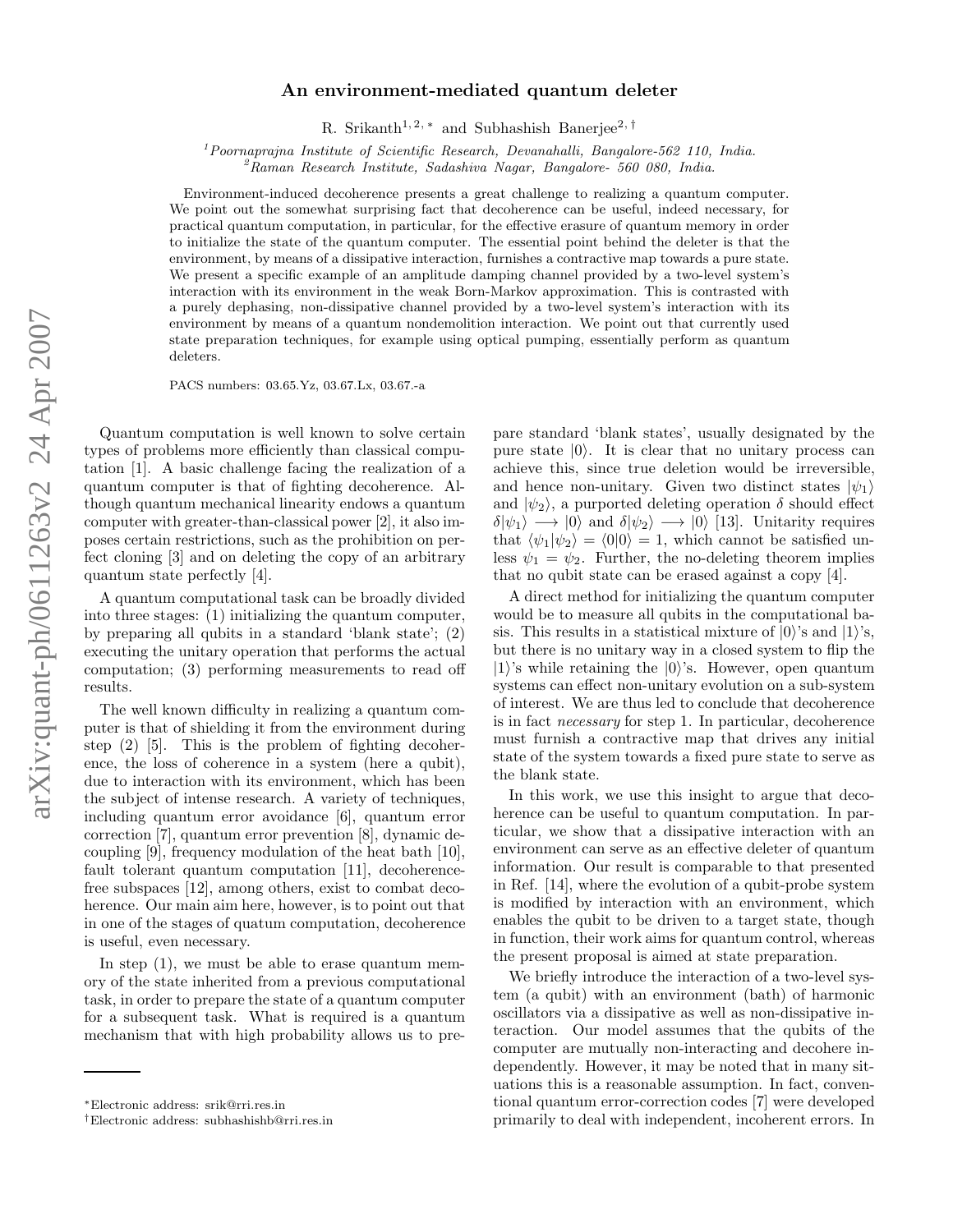the dissipative case the system-environment  $(S-R)$  interaction is treated in a standard Born-Markov approximation. In the non-dissipative case, the S-R interaction is of a quantum nondemolition (QND) type. These environmental interactions are representative of open system effects, and further, correspond to two of the most important noisy channels in quantum information theory. In particular, the dissipative type of system-environment interaction yields the (generalized) amplitude damping channel, while the non-dissipative interaction yields the phase damping channel [1]. We point out that whereas the former is useful to engineer a quantum deleter, the latter leads to a mixed state, which is unsuitable for state preparation. This observation is compatible with the fact that erasing information is an irreversible process that dissipates energy [15, 16], affirming the connection between thermodynamics and information theory [17].

The total Hamiltonian is  $H = H<sub>S</sub> + H<sub>R</sub> + H<sub>SR</sub>$ , where  $H<sub>S</sub>$ ,  $H<sub>R</sub>$  and  $H<sub>SR</sub>$  stand for the Hamiltonians of the system, reservoir and S-R interaction, respectively. Here the system Hamiltonian is given by  $H_S = (\hbar \omega/2) \sigma_3$ , with  $\sigma_3$ being the usual Pauli matrix. For the reservoir Hamiltonian we use the standard form of a bath of harmonic oscillators, i.e.,  $H_R = \hbar \omega_k b_k^{\dagger} b_k$ . We assume separable initial conditions, i.e.,  $\rho(0) = \rho^{s}(0)\rho_R(0)$ , and the reservoir is assumed to be initially in a squeezed thermal state, i.e., a squeezed thermal bath, with an initial density matrix  $\rho_R(0)$  given by

$$
\rho_R(0) = S(r, \Phi)\rho_{th}S^{\dagger}(r, \Phi), \tag{1}
$$

where

$$
\rho_{th} = \prod_{k} \left[ 1 - e^{-\beta \hbar \omega_k} \right] \exp \left( -\beta \hbar \omega_k b_k^{\dagger} b_k \right) \tag{2}
$$

is the density matrix of the thermal bath, and

$$
S(r_k, \Phi_k) = \exp\left[r_k \left(\frac{b_k^2}{2} e^{-i2\Phi_k} - \frac{b_k^{\dagger 2}}{2} e^{i2\Phi_k}\right)\right]
$$
 (3)

is the squeezing operator with  $r_k$ ,  $\Phi_k$  being the squeezing parameters [18]. Squeezing of the bath has been shown to be useful in the suppression of decay of quantum coherence [19], and to modify the evolution of the geometric phase of two-level quantum systems [21]. Hence it is of relevance to study its possible influence on the behavior of the quantum deleter.

The system-environment interaction is taken to be dissipative and of the weak Born-Markov type [20] leading to a standard Lindblad equation, which in the interaction picture has the following form [21]

$$
\frac{d}{dt}\rho^s(t) = \sum_{j=1}^2 \left( 2R_j \rho^s R_j^\dagger - R_j^\dagger R_j \rho^s - \rho^s R_j^\dagger R_j \right), \quad (4)
$$

where  $R_1 = (\gamma_0 (N_{\text{th}} + 1)/2)^{1/2} R$ ,  $R_2 = (\gamma_0 N_{\text{th}}/2)^{1/2} R^{\dagger}$ and  $N_{\text{th}} = (\exp(\hbar \omega / k_B T) - 1)^{-1}$ , is the Planck distribution giving the number of thermal photons at the frequency  $\omega$ . Here  $R = \sigma_{-} \cosh(r) + e^{i\Phi} \sigma_{+} \sinh(r)$ , and the quantities r and  $\Phi$  are the environmental squeezing parameters and  $\sigma_{\pm} = \frac{1}{2} (\sigma_1 \pm i \sigma_2)$ . If  $T = 0$ , so that  $N_{\text{th}} = 0$ , then  $R_2$  vanishes, and a single Lindblad operator suffices.

From this, the Bloch vectors can be obtained as [21]

$$
\langle \sigma_1(t) \rangle = \left[ 1 + \frac{1}{2} \left( e^{\gamma_0 at} - 1 \right) (1 + \cos(\Phi)) \right] \beta(t) \langle \sigma_1(0) \rangle
$$
  
\n
$$
- \sin(\Phi) \sinh(\frac{\gamma_0 at}{2}) e^{-\frac{\gamma_0}{2} (2N+1)t} \langle \sigma_2(0) \rangle,
$$
  
\n
$$
\langle \sigma_2(t) \rangle = \left[ 1 + \frac{1}{2} \left( e^{\gamma_0 at} - 1 \right) (1 - \cos(\Phi)) \right] \beta(t) \langle \sigma_2(0) \rangle
$$
  
\n
$$
- \sin(\Phi) \sinh(\frac{\gamma_0 at}{2}) e^{-\frac{\gamma_0}{2} (2N+1)t} \langle \sigma_1(0) \rangle,
$$
  
\n
$$
\langle \sigma_3(t) \rangle = e^{-\gamma_0 (2N+1)t} \langle \sigma_3(0) \rangle - \frac{(1 - e^{-\gamma_0 (2N+1)t})}{2N + 1}, (5)
$$

where  $\beta(t) \equiv \exp(-\frac{\gamma_0}{2}(2N+1+a)t), a = \sinh(2r)(2N_{\rm th} +$ 1),  $N = N_{\text{th}}(\cosh^2(r) + \sinh^2(r)) + \sinh^2(r)$ , and  $\gamma_0$  is a constant typically denoting the system-environment coupling strength, while  $\omega$  is the system frequency. In Eqs. (5), the quantities  $\langle \sigma_i (0) \rangle$  (j = 1, 2, 3) are the expectation values of the respective Pauli operators with respect to the intial state

$$
|\psi(0)\rangle = \cos\left(\frac{\theta_0}{2}\right)|1\rangle + e^{i\phi_0}\sin\left(\frac{\theta_0}{2}\right)|0\rangle. \tag{6}
$$

It is seen from Eqs. (5) that for fixed squeezing, the asymptotic equilibrium state  $\rho_{\text{asymp}}$ , given by

$$
\rho_{\text{asymp}} \equiv \left( \begin{array}{cc} 1-p & 0 \\ 0 & p \end{array} \right),\tag{7}
$$

where  $p = \frac{1}{2} \left[ 1 + \frac{1}{2N+1} \right]$ , is approached faster for stronger coupling, as might be expected. The entire Bloch sphere shrinks towards  $\rho_{\text{asymp}}$ . In the absence of squeezing and at zero temperature  $(T)$ , this action corresponds exactly to an amplitude damping channel, for which  $N = 0$  and thus  $p = 1$ . This corresponds to the point representing the state  $|0\rangle$  (the Bloch sphere south pole in our notation). For the case of finite  $T$  but zero squeezing, this corresponds to a generalized amplitude damping channel, for which  $N > 0$ , giving  $p < 1$ , i.e., a mixed state [21]. In the limit of infinite temperature,  $N \mapsto \infty$  and  $p \mapsto \frac{1}{2}$ , so that  $\rho_{\text{asymp}}$  tends to the maximally mixed state, represented by the center of the Bloch sphere. Thus, the interaction with the environment provides a contractive map, such that the asymptotic state is pure  $(p = 1)$  or mixed  $(p < 1)$ , depending on environmental conditions.

It is worth stressing that the quantum deleter requires a dissipative interaction with its environment. This may be contrasted with a nondissipative interaction, in order to shed light on why the former is necessary for our purpose. In the case of a non-dissipative, quantum nondemolition (QND) interaction, the environment acts as a purely quantum dephasing channel that leaves the energy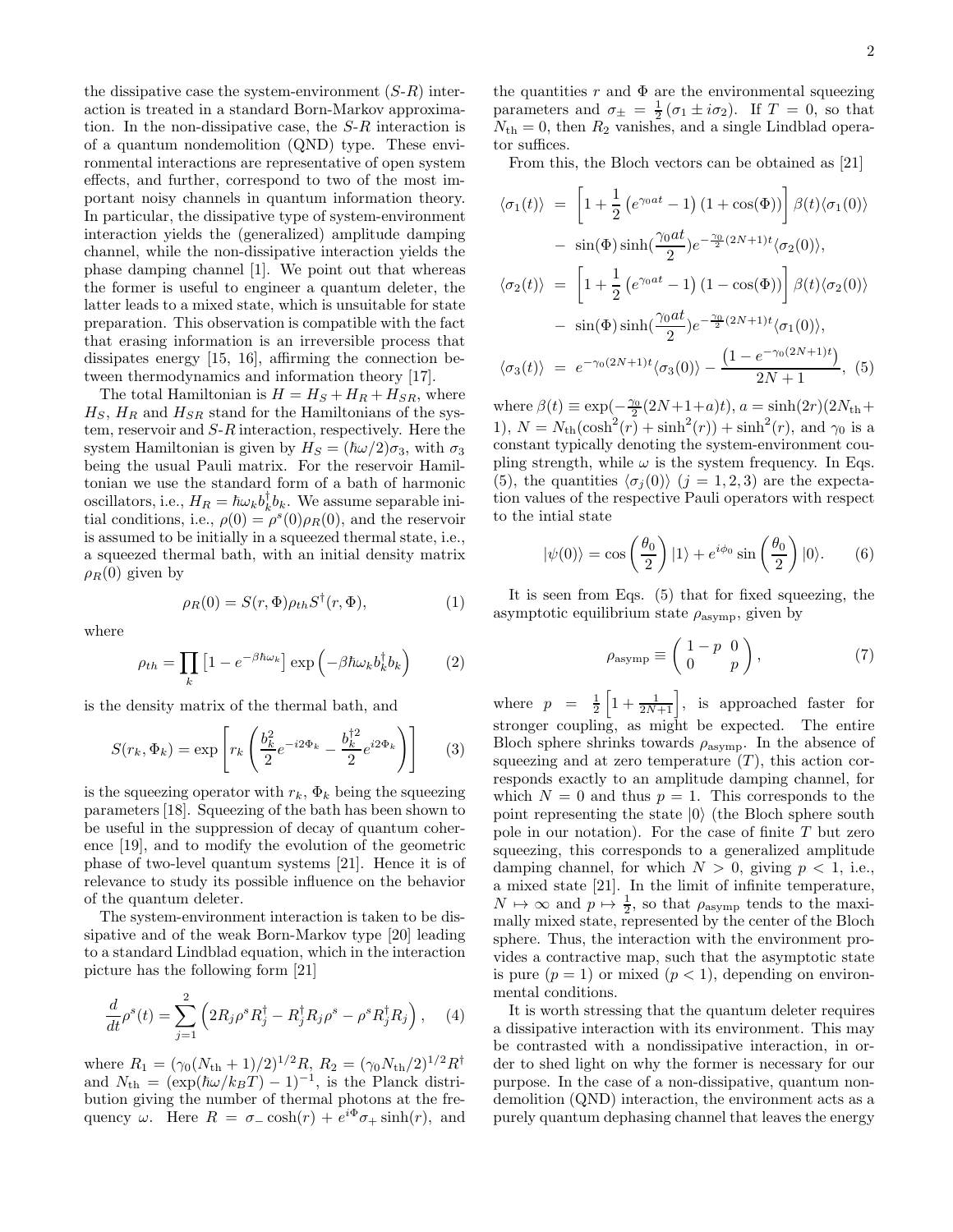

FIG. 1: Evolution of the length  $L$  of the Bloch vector (Eqs. (5)) for various initial states, with  $\gamma_0 = 0.5$ ,  $\omega = 1.0$ , temperature  $T = 0$  and the squeezing parameters set to zero. The small-dashed, dot-dashed and large-dashed curves represent initial pure states with  $\theta_0 = 0$ ,  $\pi/8$  and  $\pi/4$ , respectively (in this case, there is no dependence of L on azimuthal angle  $\phi_0$ ). The solid curve represents the intially maximally mixed state. In the case of the pure states, note that after at first becoming mixed on account of entanglement with the environment, the qubit returns to purity (in the state  $|0\rangle$ ).

of the system unchanged [21]. This is illustrated briefly in Appendix A.

Fig. 1 depicts the length of the Bloch vector from Eqs. (5) for various initial states (both pure as well as maximally mixed) as a function of time. It can be shown from Eqs. (5) that for all pure states except  $|0\rangle$ , the quantity  $\mathbf{r} \cdot d\mathbf{r}/dt$ , where r is the Bloch vector, is negative at  $t = 0$ . implying that the tip of the Bloch vector plunges initially into the Bloch sphere on its way towards the point representing the stationary state  $|0\rangle$ . This is reflected in the initial reduction of the length of the Bloch vector, during which time, the qubit becomes increasingly entangled with the environment, before gradually factoring out.

The proposed quantum deleter works as follows. To clear the memory of the quantum computer, the control processes brought into play to shield it from environmental decoherence, are turned off for a short time  $t$ , during which each qubit in the quantum computer is assumed to interact independently with and equilibriate with its environment, assumed to be an unsqueezed vacuum bath. We may characterize the performance of the quantum deleter in terms of fidelity, a measure of closeness of two quantum states [1]. From Eqs. (5), we find that with probability exponentially approaching unity, the fidelity  $f(t) \equiv F(\rho^s(t), |0\rangle)$  of a qubit approaches the designated standard 'blank state'  $|0\rangle$  according to

$$
f(t) = \sqrt{\langle 0|\rho^{s}(t)|0\rangle} = \sqrt{\frac{1-\langle \sigma_{3}(t)\rangle}{2}}
$$
  
= 
$$
\frac{1}{\sqrt{2}} \left[ (1 - e^{-\Gamma t} \langle \sigma_{3}(0)\rangle) + \frac{(1 - e^{-\Gamma t})}{2N + 1} \right]^{1/2}
$$
(8)

where  $\Gamma \equiv \gamma_0(2N + 1)$  and  $\langle \sigma_3(0) \rangle$  is the expectation value of  $\sigma_3$  at time  $t = 0$ .

Observe that at any time  $t$ , fidelity is smallest when



FIG. 2: Fidelity  $(f(t))$  falls as a function of temperature  $(T,$ in units where  $\hbar \equiv k_B \equiv 1$ ) until it reaches the value  $1/\sqrt{2}$ corresponding to a maximally mixed state. The case shown here corresponds to  $\theta_0 = 0$ ,  $\gamma_0 = 0.5$ ,  $\omega = 1.0$  and time  $t = 10$ . Here we set the squeezing parameters r and  $\Phi$  to zero.



FIG. 3: The effect of squeezing: The bold and the dot-dashed lines correspond to  $r = 0.2$ , the latter representing an initial pure state with  $\theta_0 = \pi/4$ , the former an initially maximally mixed state. The large-dashed (maximally mixed initially) and small-dashed (initially pure state with  $\theta_0 = \pi/4$ ) lines represent the evolution of the Bloch vector for the same initial states, but with  $r = -0.4$ . In all cases,  $T = 0$ ,  $\omega = 1.0$  and  $\gamma_0 = 0.6$ .

 $\langle \sigma_3(0) \rangle$  is largest, i.e., 1. Thus, no matter what the initial state, we can lower bound fidelity as

$$
1 \ge f(t) \ge \frac{1}{\sqrt{2}} \left[ \left( 1 - e^{-\Gamma t} \right) \left( 1 + \frac{1}{2N + 1} \right) \right]^{1/2} . \tag{9}
$$

Observe that if and only if temperature and squeezing are zero, implying  $N = 0$ , the asymptotic value of  $f(t)$ is 1, i.e.,  $f(\infty) = 1$ . If any of these two conditions is not met, then  $N > 0$  and hence  $f(\infty) < 1$ . Therefore, given zero temperature and zero squeezing, one may select the 'off-shield' duration t that guarantees fidelity equal to or higher than any pre-selected value (less than 1).

As seen from Eq. (7), the effect of increasing temperature is to make the asymptotic state  $\rho_{\text{asymp}}$  ever more mixed. As  $T \to \infty$ ,  $\rho_{\text{asymp}}$  tends to the maximally mixed state. Fig. 2 depicts the effect of increasing temperature on fidelity. Fig. 3 depict the effect of squeezing on the evolution of the Bloch vector length (from Eqs. (5)). It can be seen that due to the presense of squeezing, the sys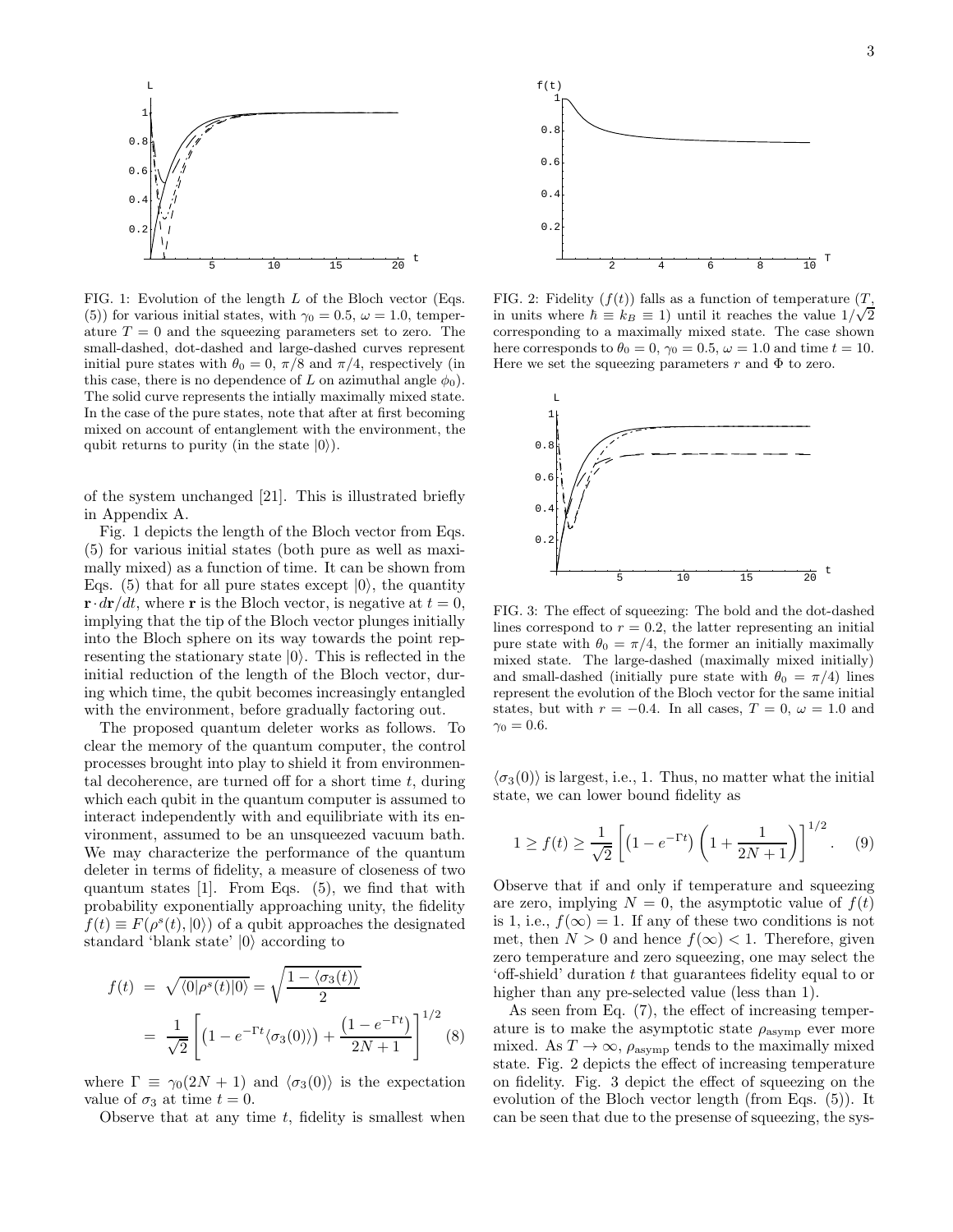tem does not return to purity in the state  $|0\rangle$ . Therefore, for optimal performance of the quantum deleter, i.e., for high purity of the output state of the system qubit, both the squeezing parameter and temperature must be set as close to zero as possible (i.e.,  $T = 0$  and  $r = 0$ , yielding  $N = 0$  and hence  $p = 1$ .

It is interesting to note that a contractive map finds another practical, but quite different (cryptographic), use. In the universal quantum homogenizer (UQH), proposed by Ziman et al. [22], a sequence of interactions of a system qubit with a reservoir of qubits, initially prepared in an identical state  $\xi$ , drives an arbitrary state towards ξ. As a result, the UQH acts as a quantum safe with a classical key, consisting of the interaction sequence. One might also consider the UQH being turned into a quantum deleter by setting  $\xi \equiv |0\rangle$ . However this would require a sequence of highly controlled operations, which would render it relatively difficult to implement, in comparison to allowing a system to cool via interaction with its environment, as required in our case.

We believe that the most interesting aspect of our work is the idea that the unavoidable problem posed by decoherence is shown to be not only useful, but indeed necessary for quantum computation, in particular for initial state preparation. By allowing a role to be played by a realistic environment, in particular, one in which squeezing is absent, it improves the chance that a quantum computer can be practically realized. In practice, what is needed is to turn off in step (1) control processes used to protect the quantum information in step (2) against decoherence due to a vacuum environment. For example, in a quantum information processing system using ultracold atoms in a magneto-optic trap, one may allow spontaneous decay of excitations. However, one should not switch off the trap, since this would effectively bring the system in contact with a finite temperature environment.

It would at first appear that the requirement of a vacuum bath  $(T = 0)$  places a technological hurdle. However, we note that state preparation techniques in atomoptical experiments, quantum dots, etc. essentially involve a quantum deletion process, usually furnished by a spontaneous emission. Some examples are, preparation of a Zeeman-state in an optical lattice by two-dimensional sideband Raman cooling [23], and by laser cooling of the spin of an electron trapped in a semiconductor quantum dot [24]. In this context, the notable experiment by Myatt et al. [25], in which they engineered a (nearly) zero-temperature reservoir, is worth pointing out.

We are thankful to Prof. Hema Ramachandran for useful discussions.

## APPENDIX A: EVOLUTION GOVERNED BY QND S-R INTERACTION

We consider a system interacting with its bath via a QND interaction. The Hamiltonian is

$$
H = H_S + \sum_k \hbar \omega_k b_k^{\dagger} b_k + H_S \sum_k g_k (b_k + b_k^{\dagger}) + H_S^2 \sum_k \frac{g_k^2}{\hbar \omega_k}.
$$
\n(A1)

The second term on the RHS of the above equation is the free Hamiltonian of the environment, while the third term is the S-R interaction Hamiltonian. The last term on the RHS of Eq. (A1) is a renormalization inducing 'counter term'. Since  $[H_S, H_{SR}] = 0$ , Eq. (A1) is of QND type.

Following Ref. [21], taking into account the effect of the environment modelled as a squeezed thermal bath  $(Eqs. (1), (2) and (3)$ , the reduced dynamics of the system can be shown to be

$$
\rho_{nm}^s(t) = e^{-\frac{i}{\hbar}(E_n - E_m)t} e^{i(E_n^2 - E_m^2)\eta(t)} e^{-(E_n - E_m)^2 \gamma(t)} \rho_{nm}^s(0),\tag{A2}
$$

where the explicit forms of  $\eta(t)$  and  $\gamma(t)$  can be obtained from Ref. [21]. Here  $E_n$  is the eigenstate of the system Hamiltonian defined in the system eigenbasis. It can be seen from the above equation that whereas the off-diagonal elements of the reduced density matrix decay with time, the diagonal elements remain unaffected. Clearly, this feature makes a QND S-R interaction unsuitable for quantum deletion. We note that Eq. (A2) does not depend on the specific form of the system Hamiltonian.

For the case of a two-level system, Eq. (A2) can be recast in the form of Bloch vectors as follows [21]:

$$
\langle \sigma_1(t) \rangle = \sin(\theta_0) \cos(\omega t + \phi_0) e^{-(\hbar \omega)^2 \gamma(t)},
$$
  
\n
$$
\langle \sigma_2(t) \rangle = \sin(\theta_0) \sin(\omega t + \phi_0) e^{-(\hbar \omega)^2 \gamma(t)},
$$
  
\n
$$
\langle \sigma_3(t) \rangle = \cos(\theta_0),
$$
\n(A3)

where  $\gamma = \gamma(\gamma_0, T, r, \Phi) \geq 0$  ( $\gamma = 0$  if and only if the environmental interaction is absent) is calculated for the  $T = 0$  and high T case in Ref. [21]. It suffices for our present purpose to note that the action described by Eqs. (A3) is that of contracting the Bloch sphere along the  $\sigma_3$ axis. An initial pure state is driven to a mixed state that is diagonal in the computational basis, even at  $T = 0$ . Thus, this is not useful for our purpose.